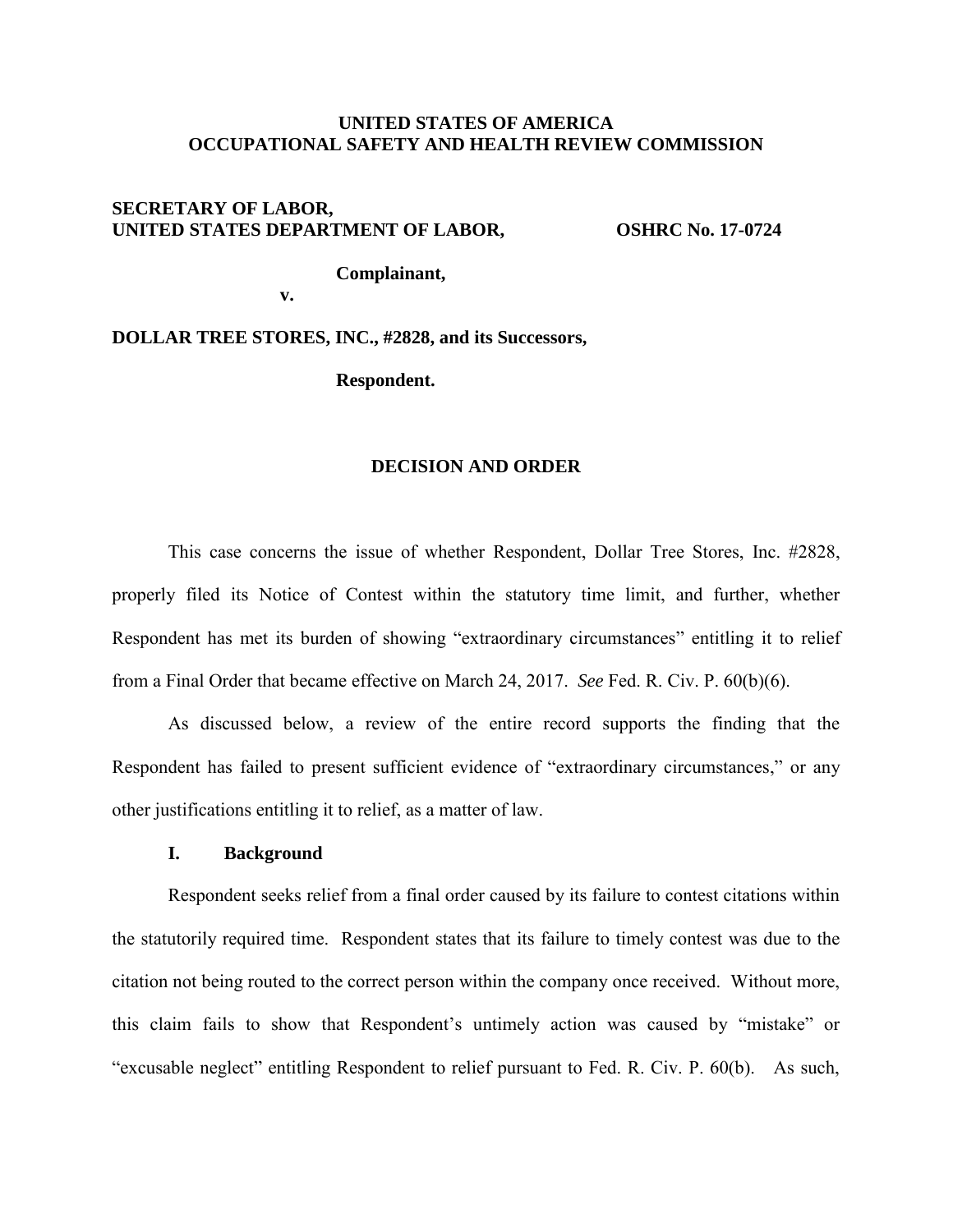the Secretary requests an Order of Dismissal of Respondent's Late Notice of Contest and an Order Affirming the Citation and the Proposed Penalty.

1. On October 13, 2016, the Occupational Safety and Health Administration ("OSHA") began an inspection of Dollar Tree store # 2828 located at 1327 Main Street, Billings, Montana 59105.

2. On February 27, 2017, as a result of that inspection, OSHA issued a Citation and Notification of Penalty ("Citations") to Respondent by certified mail sent to its corporate office at 500 Volvo Parkway, Chesapeake, VA 23320 (the same address from which its untimely notice of contest was sent). The certified mail receipt reflects that the citation was received March 3, 2017, which Respondent admits in its late notice of contest. Exhibit A.

3. Section 10(a) of the Occupational Safety & Health Act of 1970, 29 U.S.C. § 651 *et seq.* ("the Act"), gives an employer fifteen working days from receipt of the citation and notification of penalty to notify the Secretary that it wishes to contest the citation or the proposed assessment of penalty. Pursuant to this section:

If, within fifteen working days from the receipt of the notice issued by the Secretary the employer fails to notify the Secretary that he intends to contest the citation or proposed assessment of penalty . . . the citation and the assessment, as proposed, *shall* be deemed a final order of the Commission and not subject to review by any court or agency. (Emphasis added).

Respondent was entitled to 15 working days to contest the Citation. This period expired on March 24, 2017, and the Citation then became a final order of the Occupational Safety and Health Review Commission.

 4. The Citation included the following provision intended to alert Respondent to the imperative of filing any notice of contest within fifteen business days of receipt of the Citation (boldface and underlined typeface are in the original):

2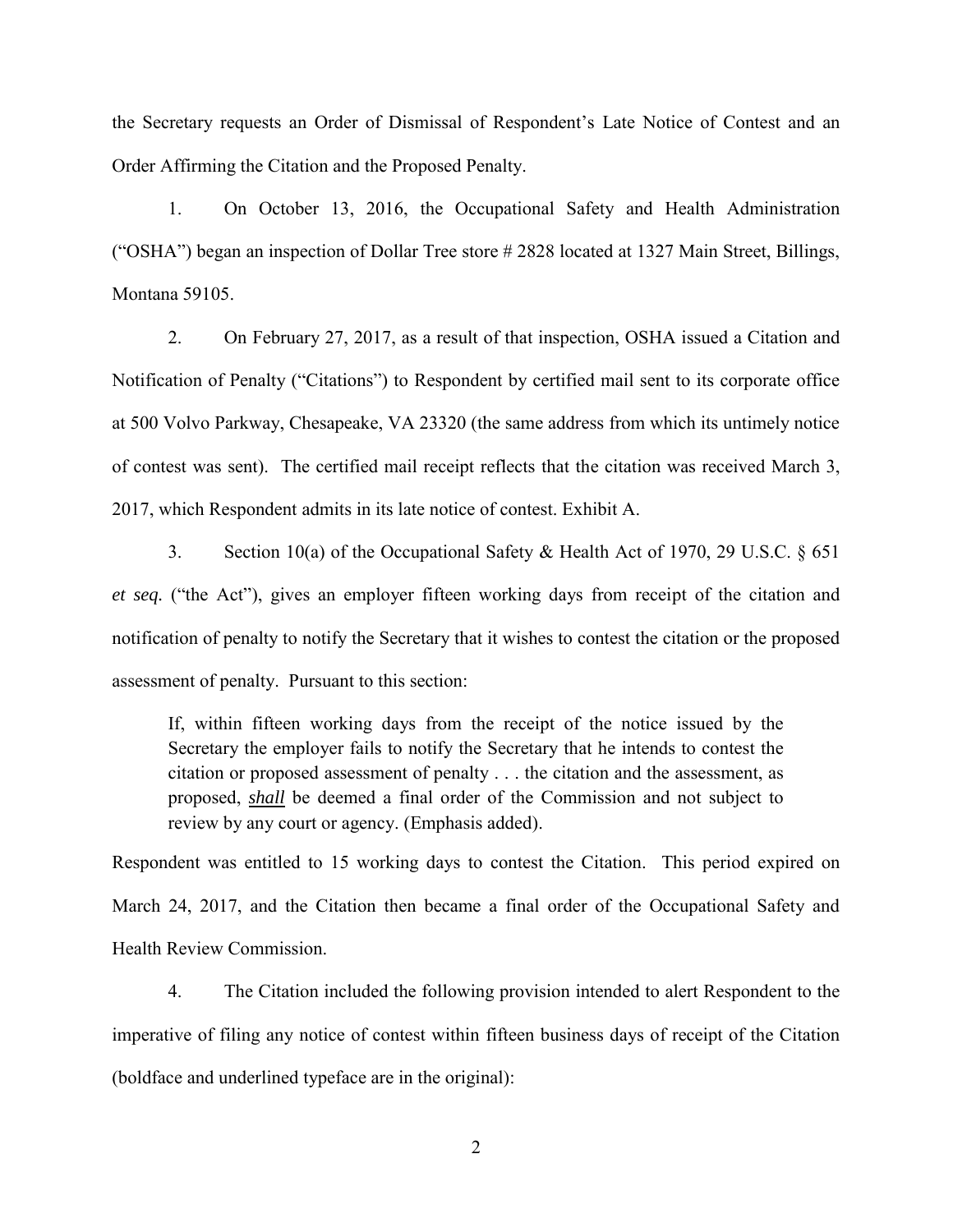**Right to Contest** – You have the right to contest this Citation and Notification of Penalty. You may contest all citation items or only individual items. You may also contest proposed penalties and/or abatement dates without contesting the underlying violations. **Unless you inform the Area Director in writing that you intend to contest the citation(s) and/or proposed penalty(ies) within 15 working days after receipt, the citation(s) and the proposed penalties will become a final order of the Occupational Safety and Health Review Commission and may not be reviewed by any court or agency**.

 The Citation was accompanied by a booklet which reiterated the need to contest in a timely fashion.

 5. Despite these notices, Respondent did not submit a timely contest to OSHA. Rather, on April 21, 2017, Respondent submitted a letter to the Commission's Executive Secretary asking that its late contest be considered.

 6. Federal Rule of Civil Procedure 60(b) sets forth limited grounds for relief from a final order. A late filing may be excused pursuant to Rule  $60(b)(1)$  if the final order was entered as a result of "mistake, inadvertence, surprise, or excusable neglect." *Branciforte Builders, Inc.,*  9 BNA OSHC 2113, 2117 (No. 80-1920, 1981). The party seeking relief under Rule 60(b) bears the burden of demonstrating that it is entitled to relief. *See Burrows Paper Corp.,* 23 BNA OSHC 1131 (No. 09-1559, 2010); *Louisiana-Pacific Corp.,* 13 BNA OSHC 2020, 2021 (No. 86- 1266, 1989).

 7. Respondent's April 21 contest letter acknowledges that "…although the Citation and Notification of Penalty was signed by our mailroom manager at our headquarters office on March 3, the package has not yet been received by any department within our office to date."  $\frac{1}{1}$ The Commission has consistently ruled that "[e]mployers must maintain orderly procedures for handling important documents," and that when the lack of such procedures results in the untimely filing of a notice of contest, relief under Rule 60(b) is not warranted. *See A.W. Ross,* 

 $\overline{a}$ 

<sup>&</sup>lt;sup>1</sup> The Court will presume that Respondent intended to say: "March 3, 2017."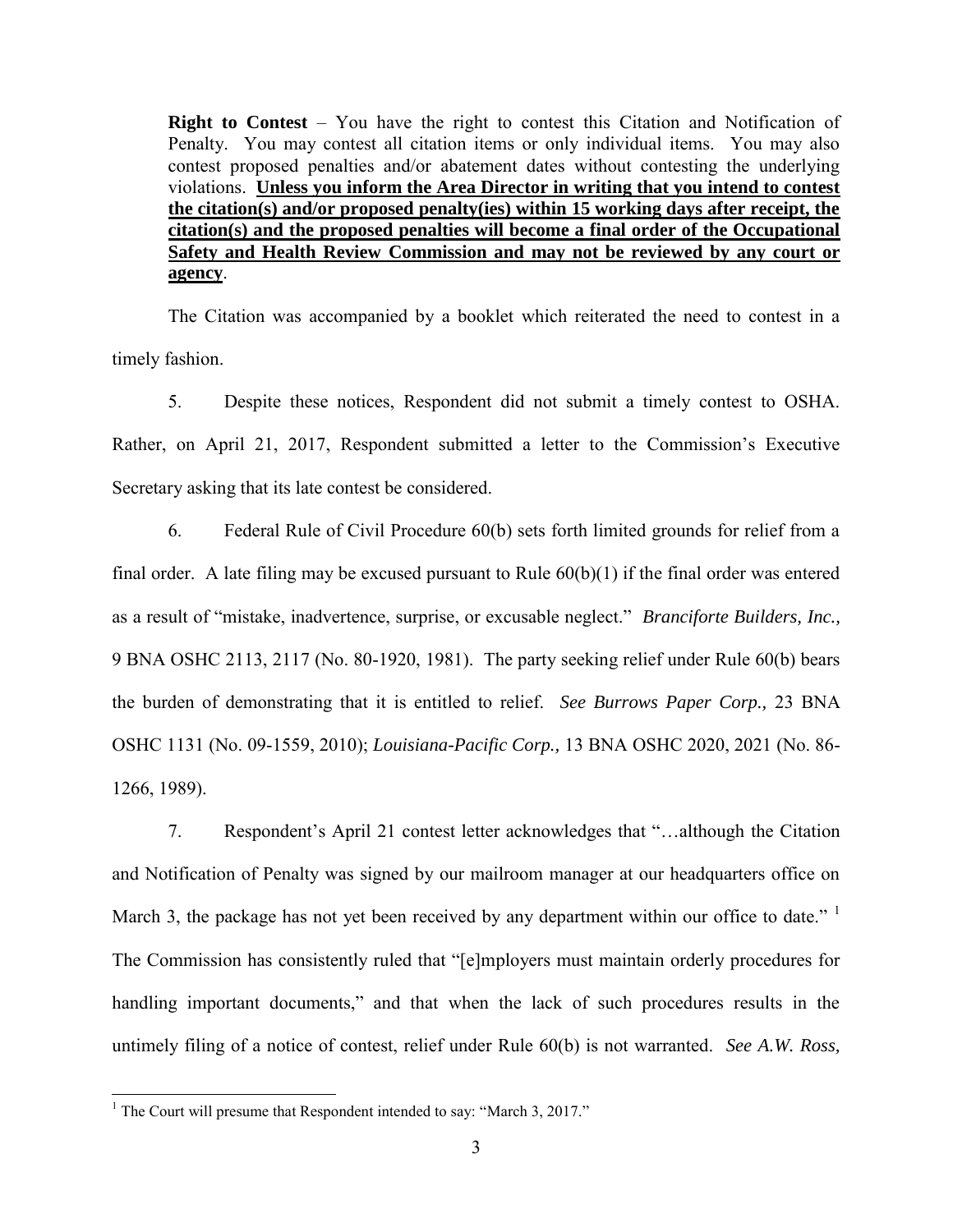*Inc.,* 19 BNA OSHC 1147, 1149 (No. 99-0945, 2000); *see also Louisiana-Pacific Corp.,* 13 BNA OSHC at 2021. *See also Creative Gold, Inc.*, 20 BNA OSHC 1217 at \*3 (Nos. 02-1560 and 02-1561, 2003) (finding in part that Respondent's inadequate mail handling procedures did not justify relief under FRCP 60(b)). Respondent has failed to provide any evidence that it has in place adequate procedures to ensure that important mail is docketed and processed in a way that ensures timely responses. Respondent acknowledges actually receiving the Citation at its corporate office, but has provided no explanation warranting relief.

 8. Respondent was on notice by actual communications from OSHA that its contest was due by March 24, 2017. The evidence of record here *fails* to support a finding of mistake or excusable neglect sufficient to justify the relief requested.

 The OSHA Billings Area Office did not receive a Notice of Contest from Respondent, Dollar Tree Stores, Inc., or its designated representative within the statutory time period. On the Citation and Notification of Penalty, under the heading **Right to Contest**, it relates:

*Unless you inform the Area Director in writing that you intend to contest the citation(s) and/or proposed penalty (ies) within 15 working days after receipt, the citation(s) and the proposed penalty (ies) will become a final order of the Occupational Safety and Health Review Commission and may not be reviewed by any court or agency*.

### **II. Argument**

 A party seeking relief under Rule 60(b) must show "extraordinary circumstances," and "extraordinary circumstances rarely exist when a party seeks relief from a judgment that resulted from the party's deliberate choices." *Budget Blinds, Inc. v. White*, 536 F.2d 244, 255 (3d Cir. 2008); *see also Ackermann v. United States*, 340 U.S. 193, 212 (1950) ("free, calculated, deliberate choices are not to be relieved from"). Respondent did not timely file its Notice of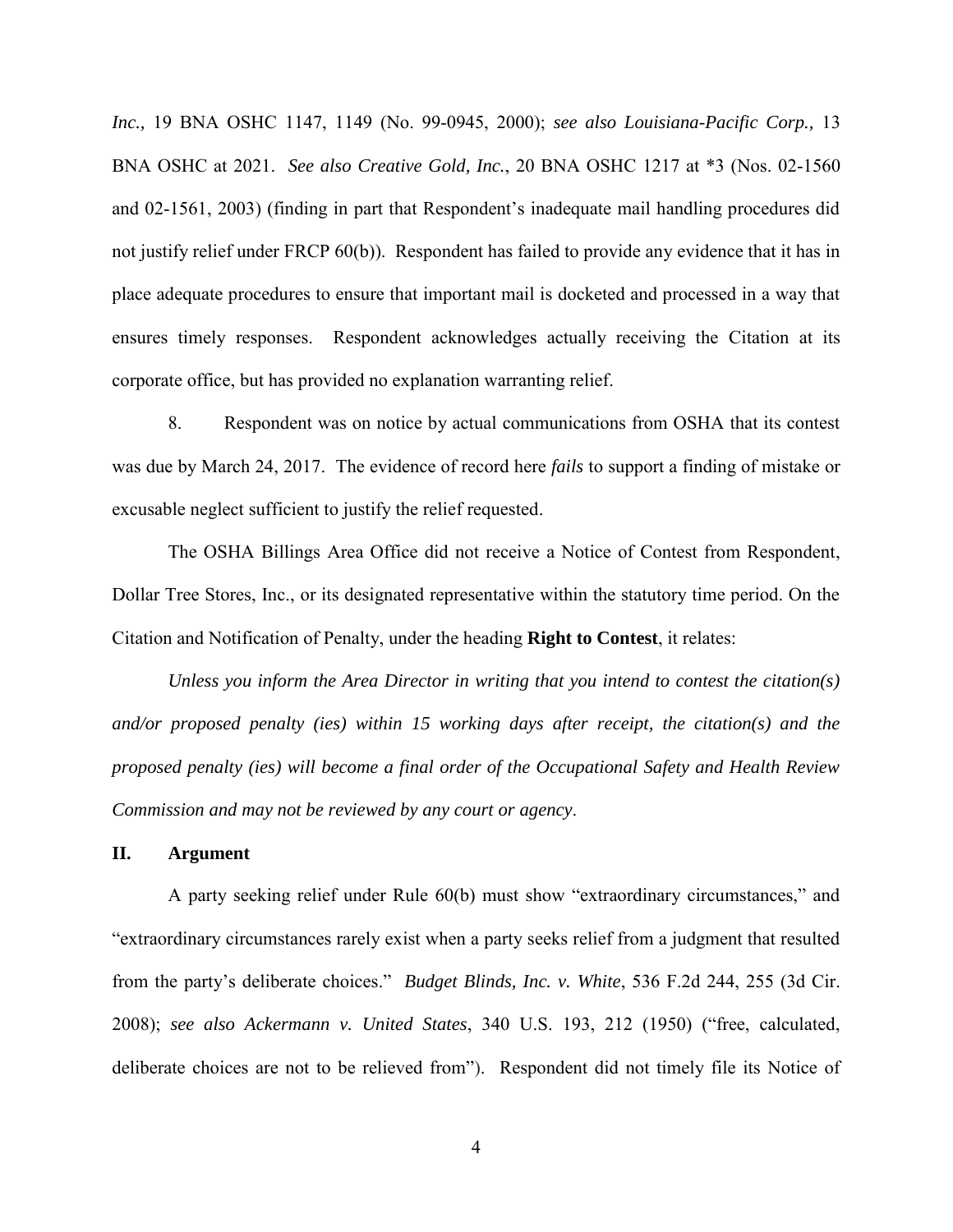Contest within a reasonable period of time, nor has Respondent carried its burden in showing that it was faultless. Rule 60(b) is grounded in equity. *See Cox v. Horn*, 757 F.3d 113, 124 (3d Cir. 2014). A party seeking equity must do equity. *See Freck v. IRS*, 37 F.3d 986, 996 (3d Cir. 1994). Respondent has not carried its burden of showing why it is entitled to equitable relief.

### **III. Conclusion**

Neither the grounds that Respondent cites, nor the reasons for the delay in filing a Notice of Contest, can be attributed to the Secretary. The delay falls squarely on Respondent. That Respondent's internal mail handling procedures were inadequate or ineffectual in properly forwarding the Secretary's Citation and Notification of Penalty to the appropriate employee, counsel or representative does not, under the circumstances, show 'extraordinary circumstances' which would justify relief under Rule 60(b). Respondent has also not shown that it was a party "that was faultless in the delay."

The Secretary's pleading has sufficiently articulated evidence and arguments, which logically support the inescapable legal conclusion that Respondent is not entitled, as a matter of law, to the relief sought. The Secretary's articulated evidence clearly establishes that under Section 10(a) of the OSH Act, respondent did not timely file its Notice of Contest.

The Court has thoroughly reviewed and carefully considered the entire record before it, including the Secretary's Motion and all the exhibits attached thereto, as well as Respondent's arguments and responsive pleadings. The Court finds that Respondent's arguments and responsive documents were less than persuasive, and that the record demonstrates that Respondent has failed to sufficiently carry its burden of persuasion as to the existence of extraordinary circumstances, excusable neglect, mistake, inadvertence, surprise, fraud, newly discovered evidence or any other grounds that would justify relief.